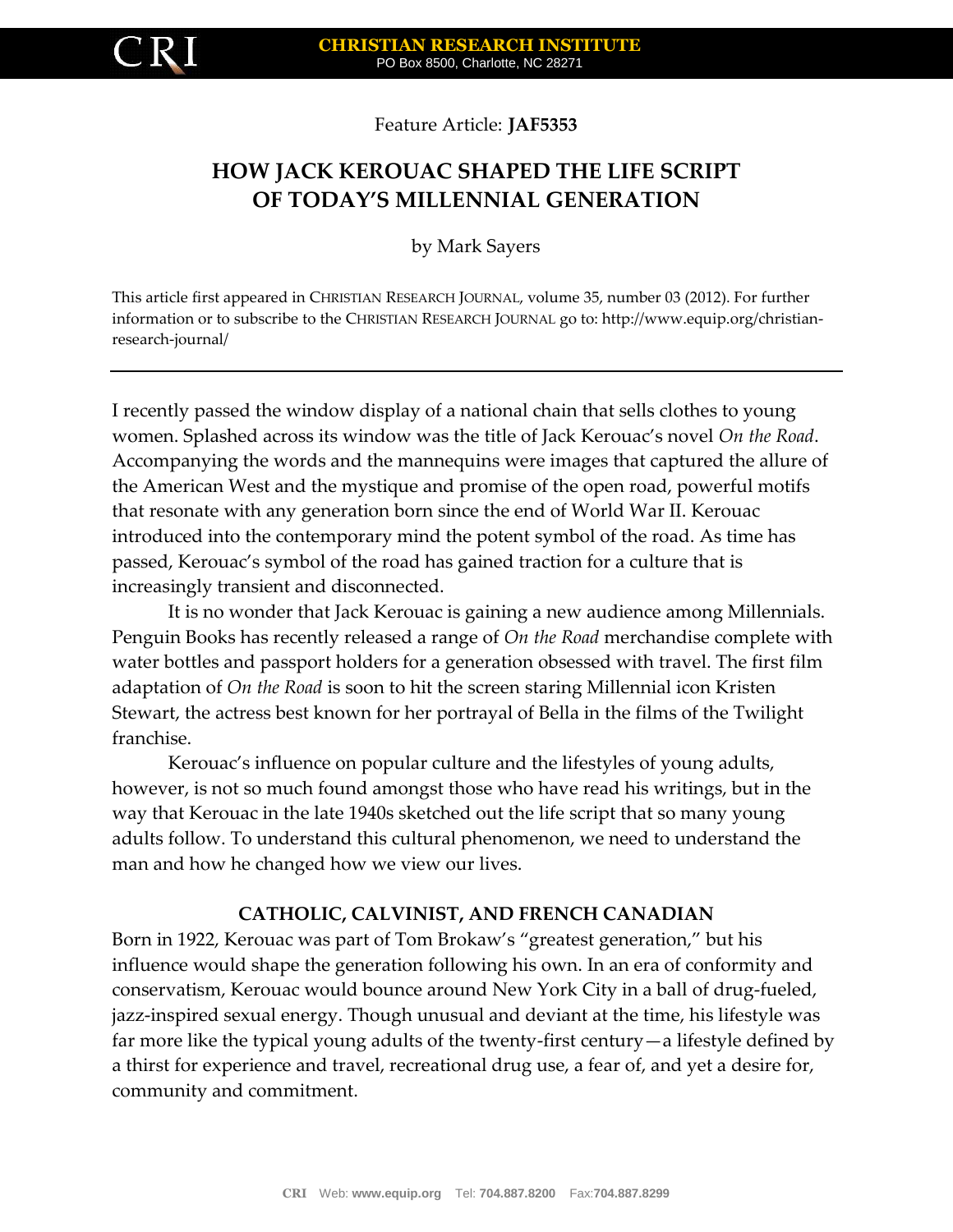Kerouac was christened Jean Louis Lebris de Kerouac by French Canadian parents in Lowell, Massachusetts. The defining moment of his life was the tragic death of his brother Gerard from rheumatic fever at age nine. A sense of survivor's guilt haunted Kerouac for the rest of his life. His mother and father both loved God and the bottle—influences that would mark Kerouac's life and shape his grief. The Frenchspeaking Catholics of Massachusetts followed the teachings of Cornelius Jansen, whose Catholicism was deeply influenced by the theology of John Calvin. This unique blend of Catholicism and Calvinism infused Kerouac's faith with a deep understanding of sin, the cross, and the place of suffering in the Christian life.

### **HOW A GROUP OF MISFITS RESHAPED AMERICA**

A gifted football player, Kerouac earned a scholarship to Columbia University in Manhattan and found a home among a collection of bohemian university buddies: poet Allen Ginsberg, writer William S. Burroughs, editor Lucien Carr, and various other creative misfits. The group was united in their belief that American culture had gone awry. Their reading of Oswald Spengler's *Decline of the West* convinced them that they were living at the end of western culture.

The group looked at a postwar society awash in materialism, secularism, and shallowness, and came to the belief that if rationalism and science had led society to its current crisis, then romanticism, spirituality, and experience would rehumanize America. They began to plot, plan, and live out a new way of being human, a response to the great crisis they saw all around them. If America was settling down behind white picket fences, they wanted a life on the road.

Unbeknownst to this coterie of freethinkers, their seminal experiments with sexuality, Eastern religions, drugs, and restless travel would be launched from the margins into the cultural mainstream over the coming decades. Kerouac labeled his friends the "Beat Generation"; later the media would dub them "beatniks," playing off of the Sputnik satellite. They would foreshadow the counterculture and the hippie movement of the sixties, which would in turn influence the mainstream in the seventies, and eventually come to define the contemporary consumer, popular culture, and personal questing in the West.

## **THE RUCKSACK REVOLUTION**

Kerouac would call for a "rucksack revolution," a generation- al move away from home on to the road, a new kind of lifestyle for young people that would be built on experience, pleasure, spiritual exploration, mobility, and self-discovery. In 1947 Jack Kerouac set off on a road trip that would reshape the mental landscape of almost everyone born in the West since that date. His cross-country jaunt would change how we viewed the world, processed our lives, and interacted with our faiths. It would alter the cultural code of the West, reorienting our collective psyches around the idea of the road. Kerouac recorded his road trips in his classic book *On the Road*.

*On the Road* would be read by millions, but its approach to life would be imitated in one form or another by millions who had never read the book. True, the release of the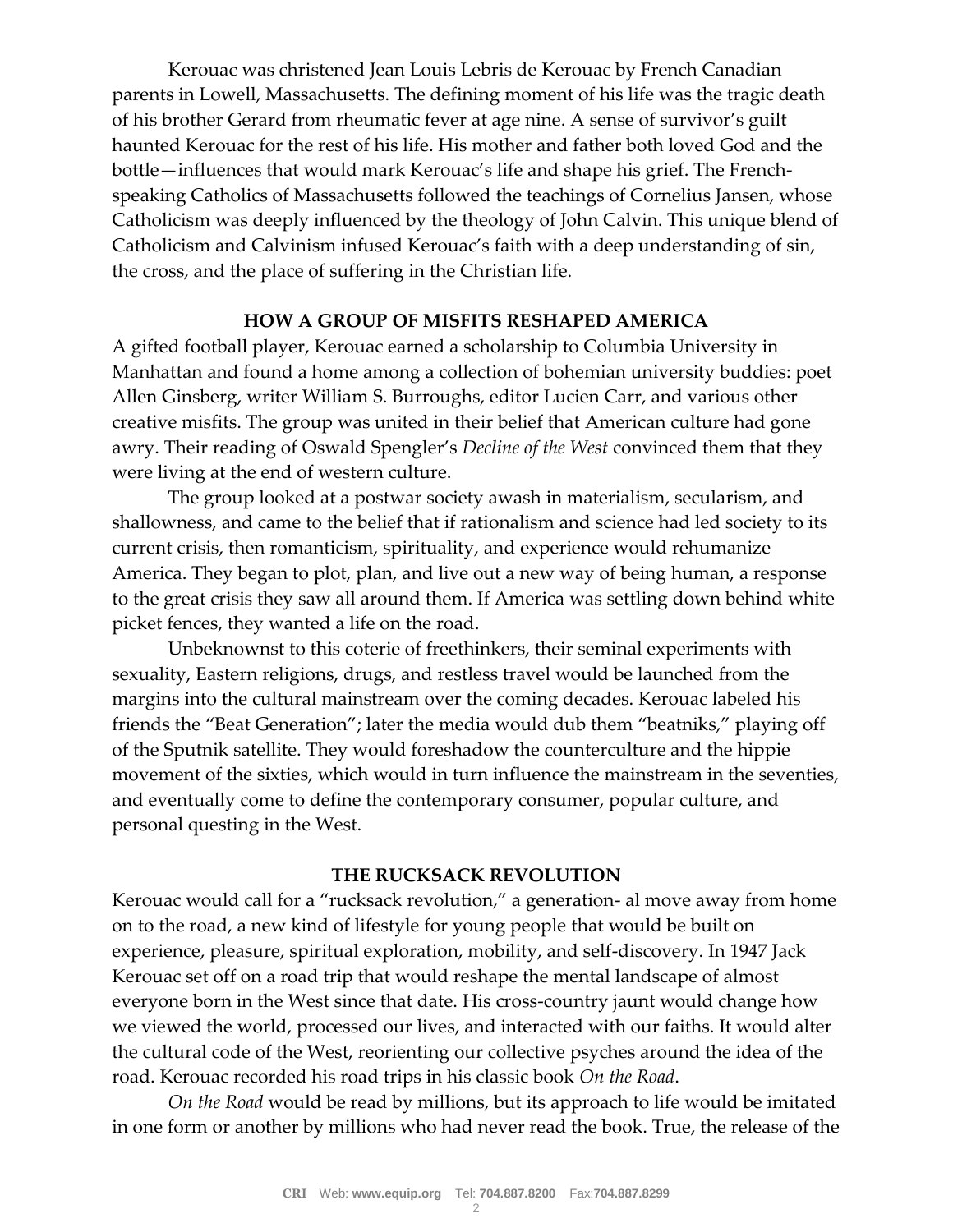book did not change the culture single-handedly but tapped into the desire for change that was already bubbling under the surface. Kerouac's friend, the author William S. Burroughs, remarked, "The restlessness, the dissatisfaction were already there waiting when Kerouac pointed out the road."<sup>1</sup> Yet it was Kerouac's motif of the road that provided the spark that would ignite the fire of cultural change.

Before Kerouac changed the life script of the West, life was processed through the idea of home. Home was not just a building in which you lived. It was a place to which you were deeply connected. Home was a family and a community of people to whom you belonged. Home was a unified worldview. This worldview infused every part of your life: it informed your recreational life, your work life, your religious life, even your sex life. This sense of home was held together by traditions and a way of life to which the individual submitted.

Despite these traditions restricting options and personal freedoms, the ideal of home gave the individual a sense of purpose, belonging, and place. You did not need to discover who you were. Your sense of rootedness and your communal connections gave you a sense of self, an identity that was set and solid. Sure, not everyone experienced home in this way, but for the culture it was the ideal; a secure home and a loving community was what we hoped for.

## **THE CULTURE OF THE ROAD**

Today we could not be in a more different space. The idea of roots, of a home, has been dismantled by multiple factors; be they the breakdown of fixed and stable communities, the erosion of the family, the social liquidity of late modernity, or the triumph of hyperindividualism. Jack Kerouac was not the architect of these changes, but he gave Western culture a mental image to capture this new reality. So now our ideal is the road. Each generation since the Baby Boomers has viewed life through the prism of the journey. For each subsequent generation, the motif of life being a road has only intensified. For Millennials, this view is triumphant.

So why do we choose to view life as a journey? How did Kerouac's image of the road become so applicable to how we live and think? Well, modern life is a confusing business. The culture of home, in which everyone subscribed to one worldview, has disappeared. Now we are faced with countless decisions. The contemporary person is stuck in a constant quandary. Would I be happier in a smaller city? Should I eat more fruit? Am I overweight? Android or iPhone? Should I read more? What do I think of global warming? Sure, we have freedom of choice, but we must navigate the immensity of the options before us.

Our confusion only increases when we understand the way that our culture segments our lives into compartments. We have our family lives, our work lives, our emotional lives, our sex lives, our spiritual lives, and our recreational lives. We have our finances and our fitness, our health and our political beliefs. Our culture tells us that to be happy we must find meaning and success in each of these areas. We are told that we must survey the immensity of choice in each segment and then make the right decision that will ensure happiness—a feat comparable to winning the lottery.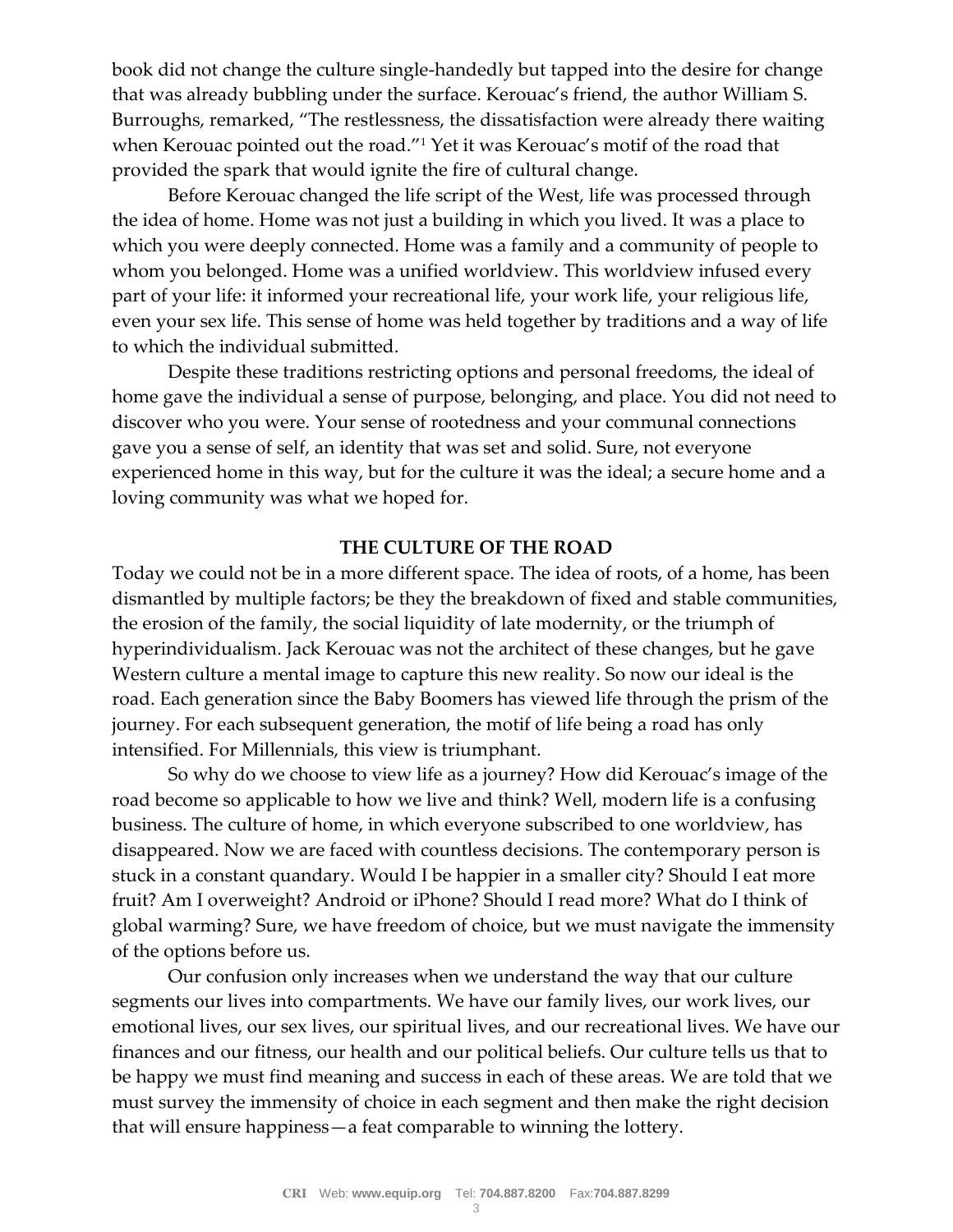There is a whole industry of lifestyle magazines, books, websites, and TV shows dedicated to providing advice on how to achieve success and meaning in each life segment. This creates anxiety in the individual. Our lives may be great, but if one area is not up to scratch, we feel that something is amiss. Thus we suffer from a permanent restlessness. How do we chart and plan a life of meaning and happiness when we are confronted with so many choices? This is where the motif of the road comes in.

The Russian thinker Mikhail Bakhtin, in his study of novels and films, observed that roads play a special role in plots. For the writer they are a useful way of creating meaning within complicated circumstances that is palatable and does not leave us overwhelmed. In the same way, we apply the motif of the road or the journey to our lives as a manageable way of understanding and processing our experiences in a world that has said goodbye to the culture of home.

#### **COST-FREE LIVING**

By seeing life as a journey, we can enjoy the moral cost-free benefits of secular living, but then later can Photoshop a layer of meaning over our lives by recounting our experiences as part of our "life journey." The confusion, fragmentation, and randomness of living in a secular culture lose some of their sting when we apply the "journey" tag to our messy lives. We are addicted to the thought of leaving, to tantalizing possibilities of where we could be going, rather than the concrete reality of actual arrival. We are addicted to being on the road, to having that next destination hovering over the horizon. Thus life, identity, and faith are now viewed as things in process, not yet fully formed. The security of knowing, of arriving, kills the buzz of the contemporary life journey.

#### **FINDING AN EXIT RAMP**

For those of us who wish to share the good news with those who view life through the motif of the road, especially for Millennials who have been raised with this worldview, we must understand that the journey has replaced the traditional religious means of processing and approaching life. Whilst spiritual experiences are vital elements of faith, they can also be consumed, exploited, and reduced into mere tourist stops on the individual's journey. The revelation and authority of Scripture provide a powerful antidote to the worldview of the road. When the person of the culture of the road opens its pages, he or she is exposed not to a celebration of purposeless wandering but rather to the truth of a God whose every action drips with purpose. This is a God who has created a universe that is filled with meaning, not an empty place in which we have to carve out moments of transcendence.

When we open the pages of Scripture, we find a different kind of person from the person of the road: a person of the way, the way of Christ, a pilgrim of a road that does not lead to the tantalizing potential of a future destination but instead to a wooden cross. This way promises life eternal but also demands total obedience, complete surrender, and death to self. Jesus Himself taught that there are two roads. One road is wide and leads to destruction and death. The other road, although narrow, leads to life.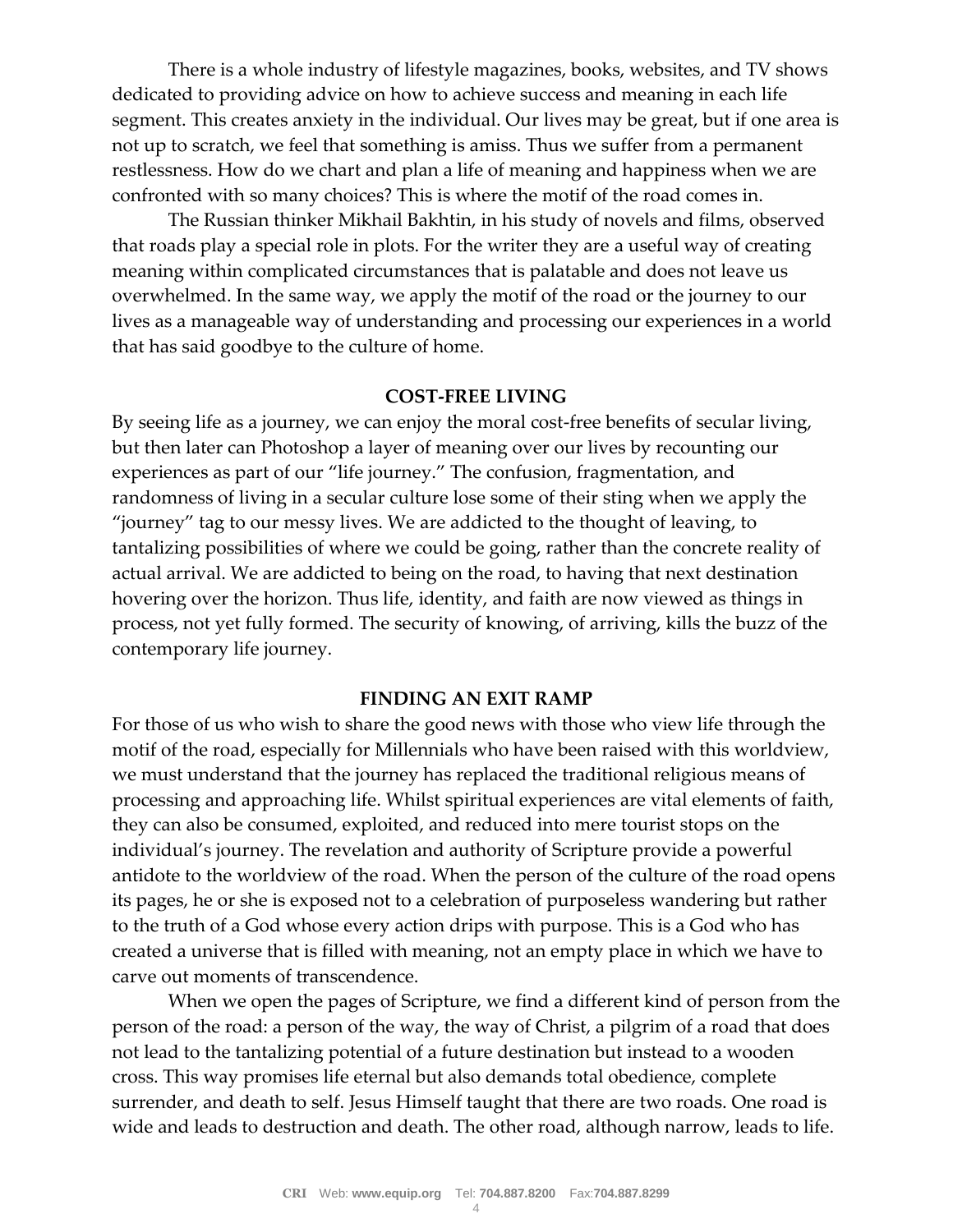# **THE CROSS AT THE END OF THE ROAD**

Approaching forty, suffering from chronic alcoholism, and running from the media and the movement he inspired, Kerouac retreats to his friend's shack at Big Sur in Northern California. There is no longer any land to consume, there is only the expanse of the Pacific, its void a reminder of his myth and his mortality. The open road is now at an end, youth is gone and no longer offers any potential. Instead he is only left with "the fear of eerie death."<sup>2</sup> In the shack surrounded by cliffs, Kerouac is visited by sheer terror. Years of drug use, alcohol abuse, and feeling lost result in a nervous breakdown. Sitting on the edge of America, he is pushed to the edge of insanity. No longer free on the Road, but now enclosed within the walls of the shack, Kerouac in desperation writes, "I'm crying, I'm not human anymore and I'll never be safe anymore."<sup>3</sup> Voices rush through his head, in languages that he cannot understand. Kerouac at his utter limit, in panic exclaims, "The devil!—the devil's come after me tonight! Tonight is the night!"<sup>4</sup> Then with a jolt a vision comes before Kerouac. Having feasted on America, having consumed every drug, every last drink, every highway, fame, sexual experience, the mysticism of the East, and the American dream, Kerouac writes, "Suddenly as clear as anything I ever saw in my life, I see the Cross."<sup>5</sup> At the end of the road stands the cross. Kerouac has in a sense returned home, to the truth of his youth. He is back kneeling before the cross of his childhood: "I see the Cross, it's silent, it stays a long time, my heart goes out to it, my whole body fades away to it. I hold out my arms to be taken away to it."<sup>6</sup> Kerouac, the broken hipster, the fallen literary star immersed in the reality of his sin, prays, "I'm with you, Jesus, for always."<sup>7</sup>

**Mark Sayers** is the senior leader of the Red Church and founder of Uber Ministries. He is the author of *The Trouble with Paris: Following Jesus in a World of Plastic Promises*  (Thomas Nelson, 2008), *The Vertical Self: How Biblical Faith Can Help Us Discover Who We Are in an Age of Self Obsession* (Thomas Nelson, 2010), and *The Road Trip That Changed the World: The Unlikely Theory That Will Change How You View Culture, the Church, and, Most Importantly, Yourself* (Moody, 2012).

Adapted with permission from Sayers's new book *The Road Trip That Changed the World* (Moody, 2012).

#### **NOTES**

- 2 Jack Kerouac, *Big Sur* (New York, Harper Perennial, 1966).
- 
- 3 Ibid.
- 4 Ibid.
- 5 Ibid.
- 6 Ibid.

<sup>1</sup> William S. Burroughs, quoted in *The Observer*, August 5, 2007, http://www.guardian.co.uk/books/2007/aug/05/fiction.jackkerouac.